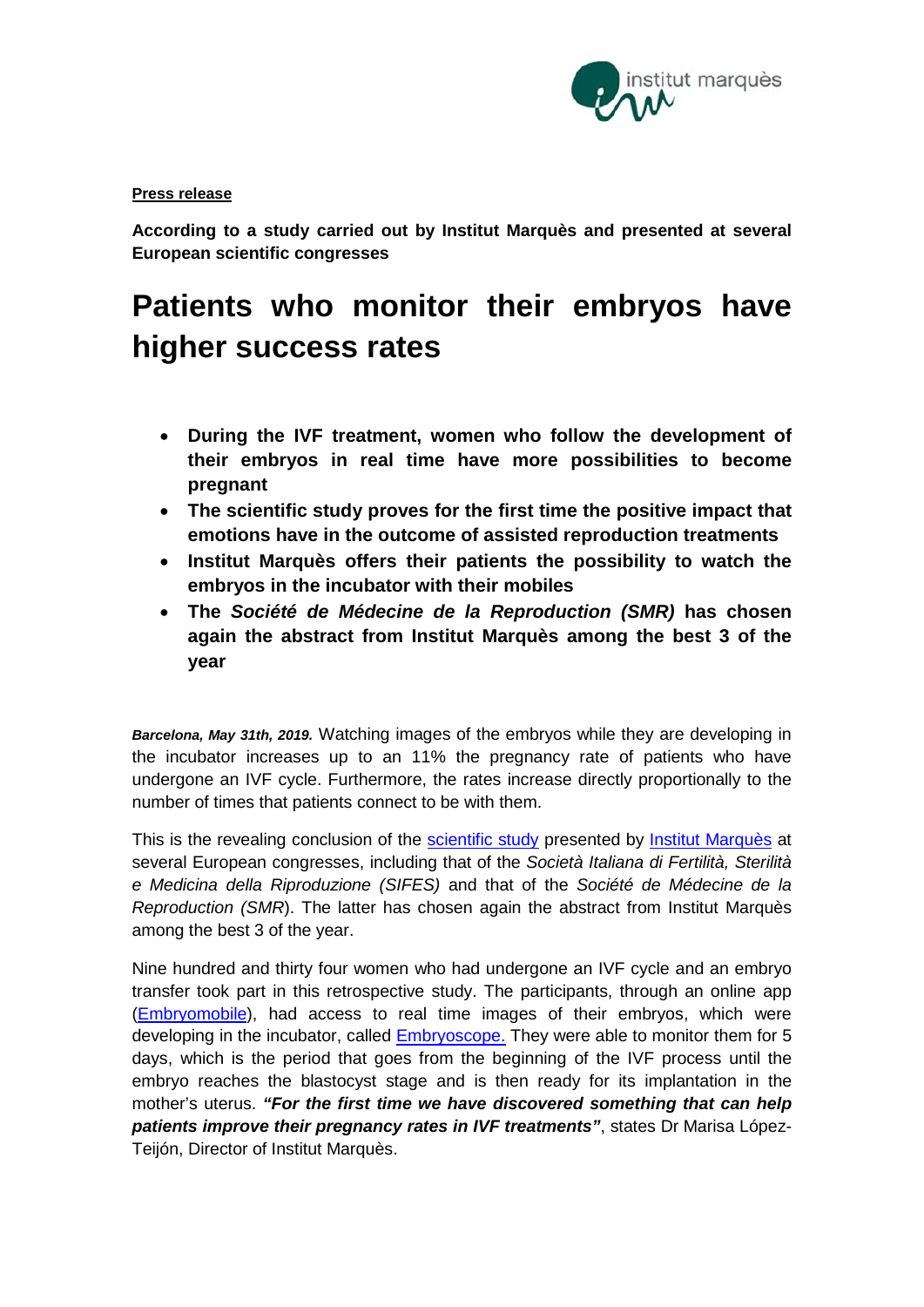

 $\sim$ 

### **The emotional connection, key in the process**

Thanks to this study, Institut Marquès has proved that the impact of the emotions on pregnancy rates is underestimated. The Psycho-Neuro-Endocrine-Immunology (P.N.E.I.) is the study of mind-body relationships and their clinical implications. According to this interdisciplinary scientific field, the improvement in the uterus receptivity could be explained by the emotional connection of a woman with her embryos if she can watch them daily before the implantation takes place.

The study analysed the results in 934 patients who underwent an IVF cycle with donor eggs and a transfer of a single embryo in fresh. They were distributed into five groups depending on the total number of visualisations (from 0 to over 30). The groups can be compared in terms of age of the donors, recipients and embryo quality.

It was observed, that as the amount of times that they watched their embryos increased, the pregnancy rates increased as well: 72.3% in those patients that exceeded 30 visualisations versus 61% among those who did not monitor their embryos. It is significant that the most notable increase occurs mainly when there are over 30 visualisations. The study also unveils that the rates increase directly in a proportional way to the number of times that patients were connected to be with the embryos.

| <b>Group</b>   | Number of online visualizations |
|----------------|---------------------------------|
| <b>Group A</b> | 0 visualizations                |
| Group B        | 1-10 visualizations             |
| Group C        | 11-20 visualizations            |
| Group D        | 21-30 visualizations            |
| <b>Group E</b> | >30 visualizations              |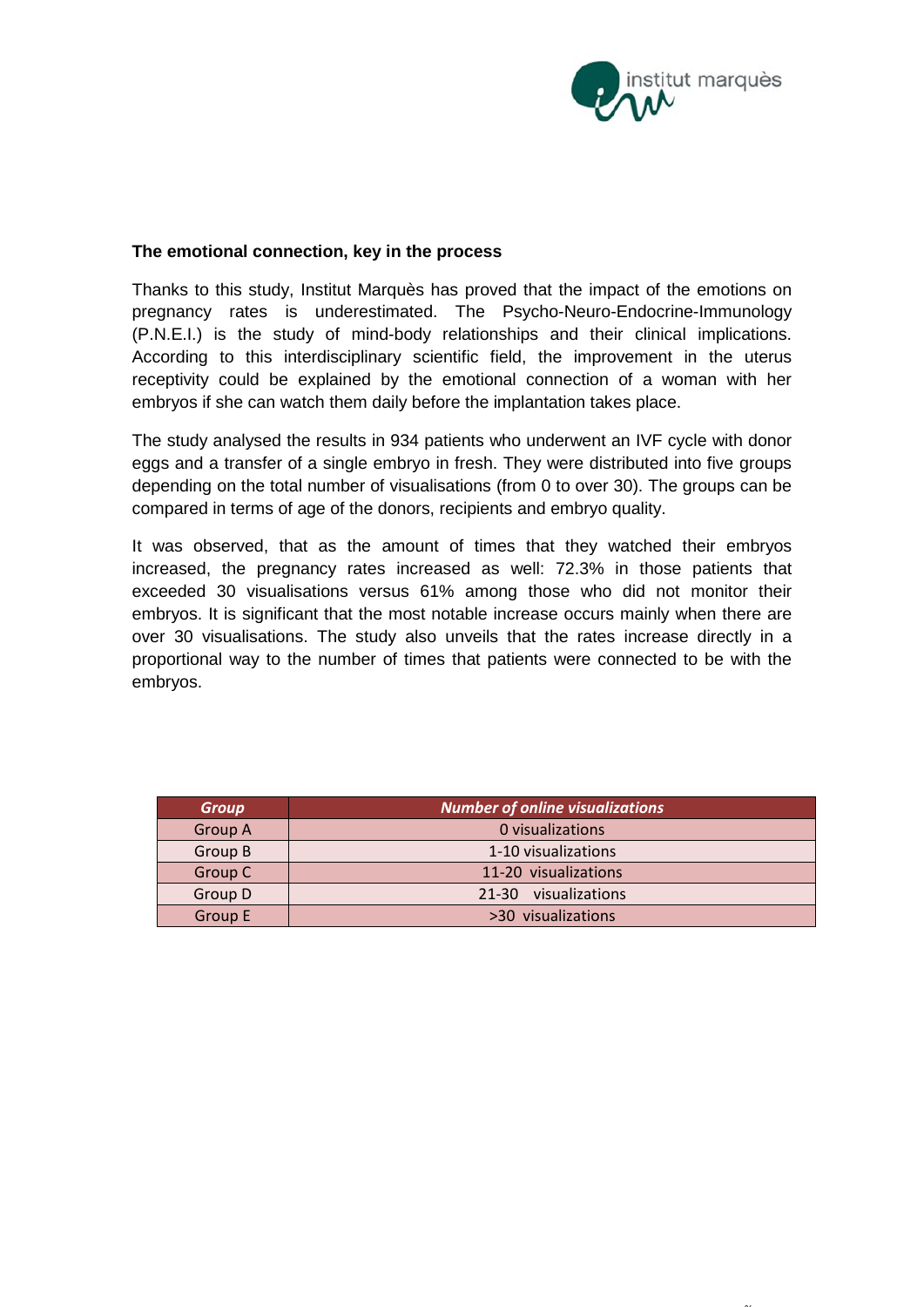



% pregnant

"Our hypothesis is that repeated visual stimulation of the images of their embryos induces a cascade of reactions in the woman that begins in the brain and generates an emotional connection with them, activates the immune and hormonal system, resulting in women having a better uterus receptivity", explains the Director of Institut Marquès.

Institut Marquès has been offering their patients for many years the possibility to monitor their embryos in the incubator through their mobiles thanks to the Embryomobile. [In previous studies carried out by Institut Marquès](https://institutomarques.com/wp-content/uploads/2016/01/Institut-Marqu%C3%A8s_NP-ESHRE_Embriom%C3%B3vil_ES.pdf) it has been proved that 91% of the patients who used it felt much more relaxed during the process, but they did not find any relationship between the degree of anxiety and pregnancy rates.

With this application, in a transparency exercise, the clinic aims to offer reassurance and peace of mind to parents during the days leading up to the embryo transfer. It is also an especially useful option for international patients. The new study now shows that Embryomobile helps also improving the results of the treatment.

#### **About Institut Marquès**

Institut Marquès is a Barcelona based centre of international standing in Gynaecology, Obstetrics and Assisted Reproduction with branches in Barcelona, London, Ireland (Dublin and Clane), Italy (Rome and Milan) and Kuwait.

In Italy, thanks to its centre in Milan and to the collaboration with the clinic Villa Salaria in Rome, Institut Marquès offers a comprehensive solution to people with sterility problems.

The centre, with a wealth of experience in particularly difficult cases, helps people in more than 50 countries achieve their dream of parenthood. Institut Marquès offers the highest pregnancy success rates, with 89% per cycle in IVF with egg donation.